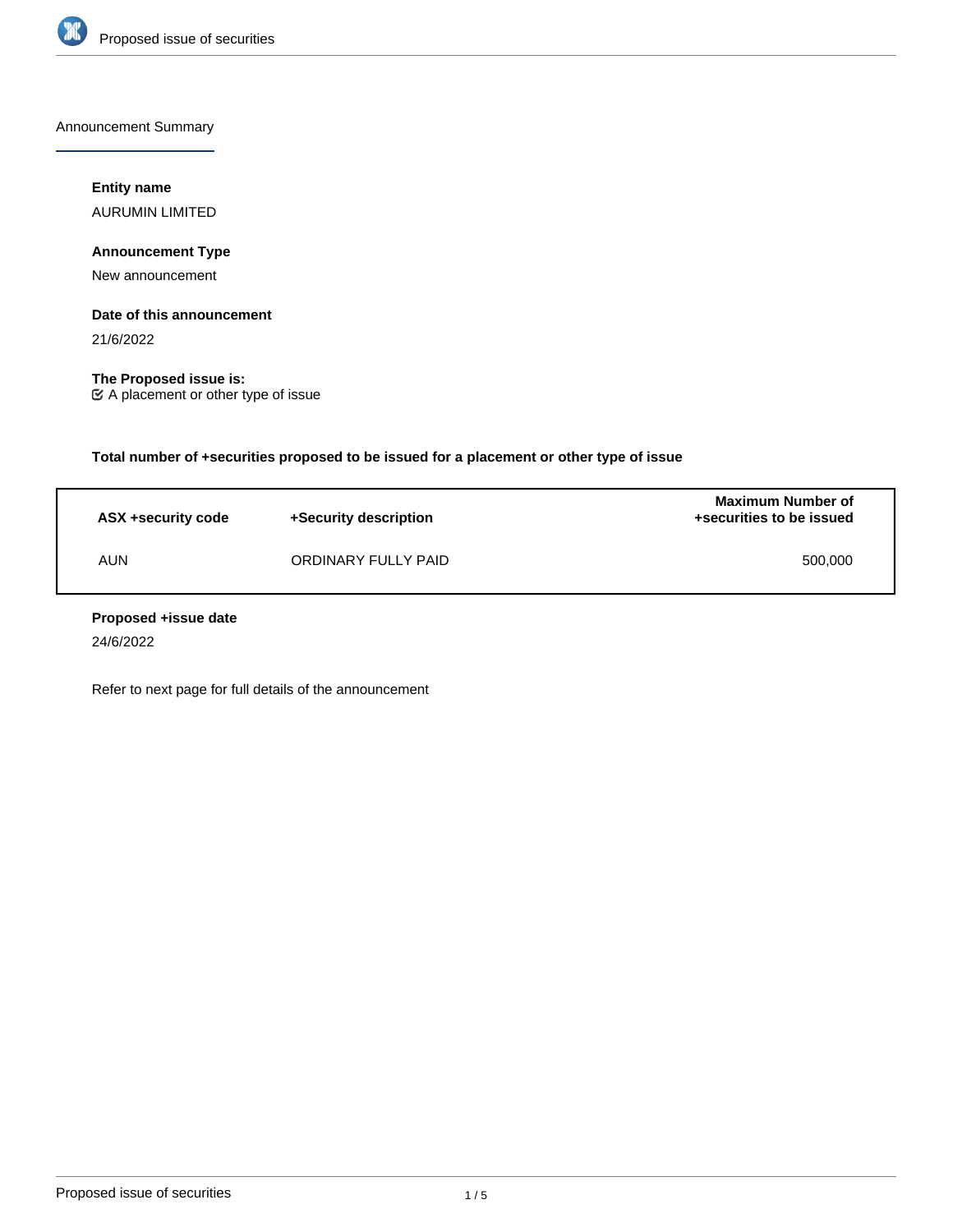

### Part 1 - Entity and announcement details

## **1.1 Name of +Entity**

AURUMIN LIMITED

We (the entity named above) give ASX the following information about a proposed issue of +securities and, if ASX agrees to +quote any of the +securities (including any rights) on a +deferred settlement basis, we agree to the matters set out in Appendix 3B of the ASX Listing Rules.

If the +securities are being offered under a +disclosure document or +PDS and are intended to be quoted on ASX, we also apply for quotation of all of the +securities that may be issued under the +disclosure document or +PDS on the terms set out in Appendix 2A of the ASX Listing Rules (on the understanding that once the final number of +securities issued under the +disclosure document or +PDS is known, in accordance with Listing Rule 3.10.3C, we will complete and lodge with ASX an Appendix 2A online form notifying ASX of their issue and applying for their quotation).

**1.2 Registered Number Type**

**Registration Number**

**ACN** 

639427099

**1.3 ASX issuer code**

AUN

# **1.4 The announcement is**

New announcement

### **1.5 Date of this announcement**

21/6/2022

**1.6 The Proposed issue is:**

 $\mathfrak{C}$  A placement or other type of issue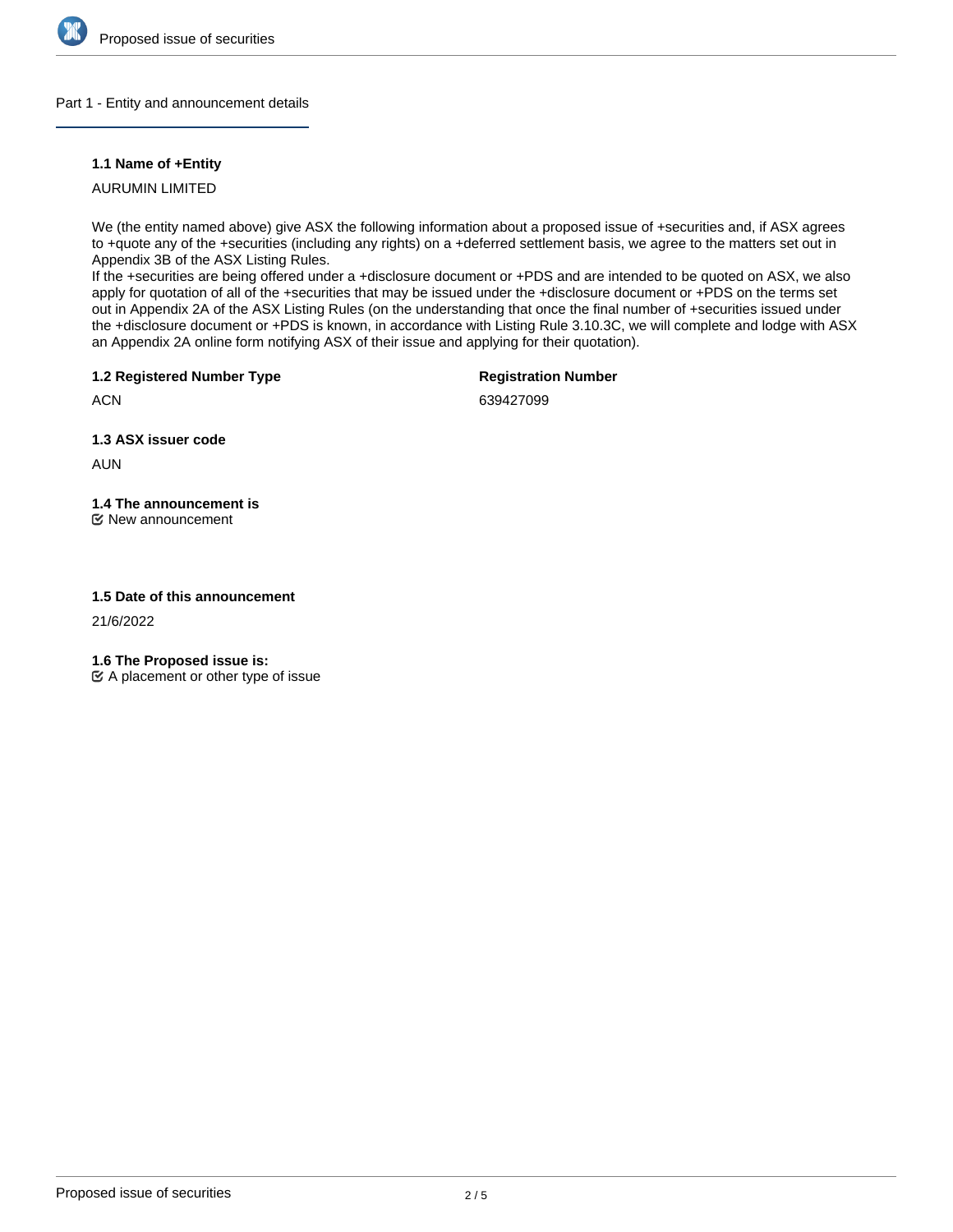

Part 7 - Details of proposed placement or other issue

Part 7A - Conditions

**7A.1 Do any external approvals need to be obtained or other conditions satisfied before the placement or other type of issue can proceed on an unconditional basis?** No

Part 7B - Issue details

**Is the proposed security a 'New class' (+securities in a class that is not yet quoted or recorded by ASX) or an 'Existing class' (additional securities in a class that is already quoted or recorded by ASX)?** Existing class

**Will the proposed issue of this +security include an offer of attaching +securities?** No

Details of +securities proposed to be issued

#### **ASX +security code and description**

AUN : ORDINARY FULLY PAID

#### **Number of +securities proposed to be issued**

500,000

**Offer price details**

**Are the +securities proposed to be issued being issued for a cash consideration?** No

#### **Please describe the consideration being provided for the +securities**

Acquisition of tenement.

**Please provide an estimate of the AUD equivalent of the consideration being provided for the +securities**

75,000.000000

**Will these +securities rank equally in all respects from their issue date with the existing issued +securities in that class?** Yes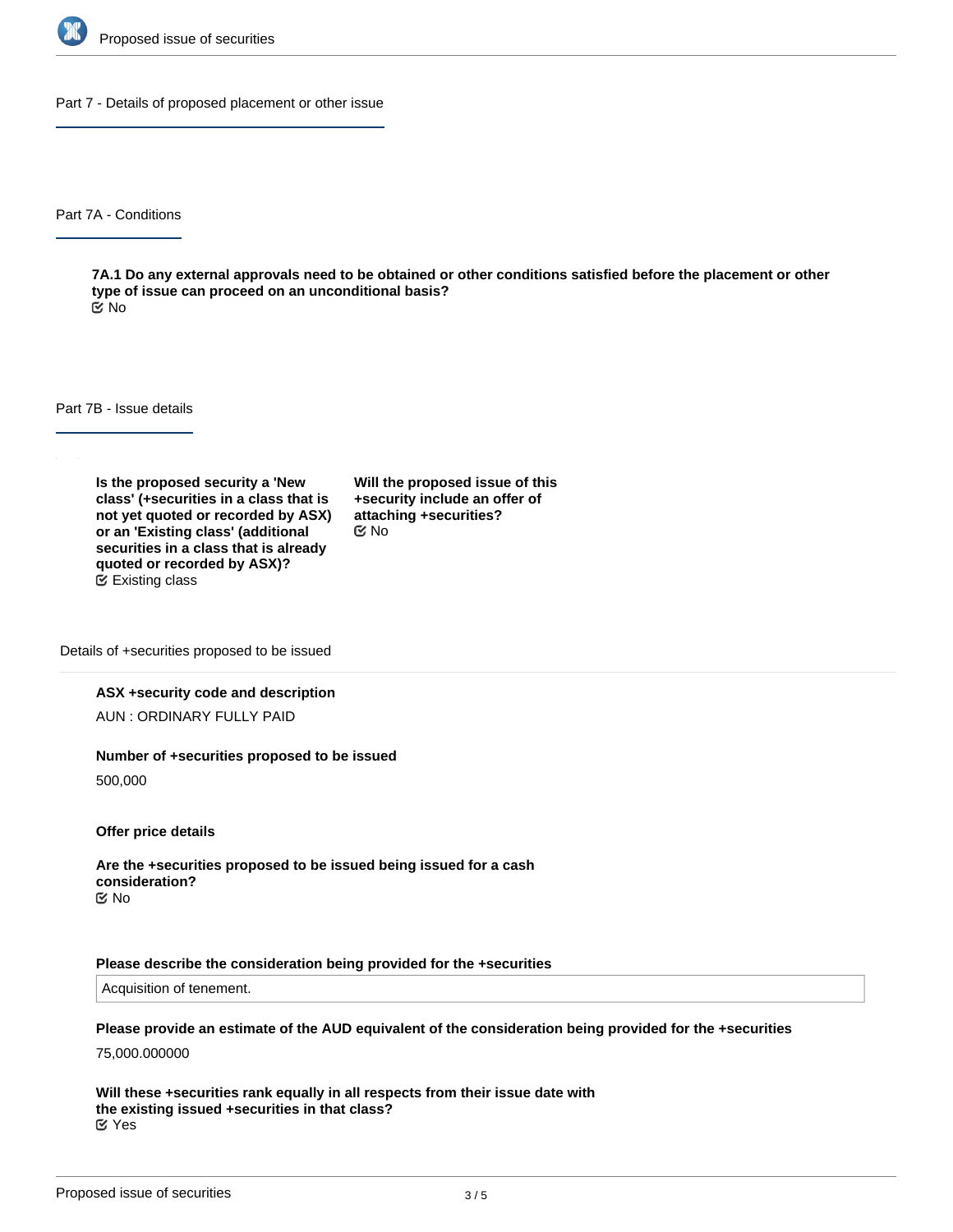

Part 7C - Timetable

**7C.1 Proposed +issue date** 24/6/2022

Part 7D - Listing Rule requirements

**7D.1 Has the entity obtained, or is it obtaining, +security holder approval for the entire issue under listing rule 7.1?** Yes

**7D.1a Date of meeting or proposed meeting to approve the issue under listing rule 7.1**

19/11/2021

**7D.2 Is a party referred to in listing rule 10.11 participating in the proposed issue?** No

**7D.3 Will any of the +securities to be issued be +restricted securities for the purposes of the listing rules?** No

**7D.4 Will any of the +securities to be issued be subject to +voluntary escrow?** No

Part 7E - Fees and expenses

**7E.1 Will there be a lead manager or broker to the proposed issue?** No

**7E.2 Is the proposed issue to be underwritten?** No

**7E.4 Details of any other material fees or costs to be incurred by the entity in connection with the proposed issue**